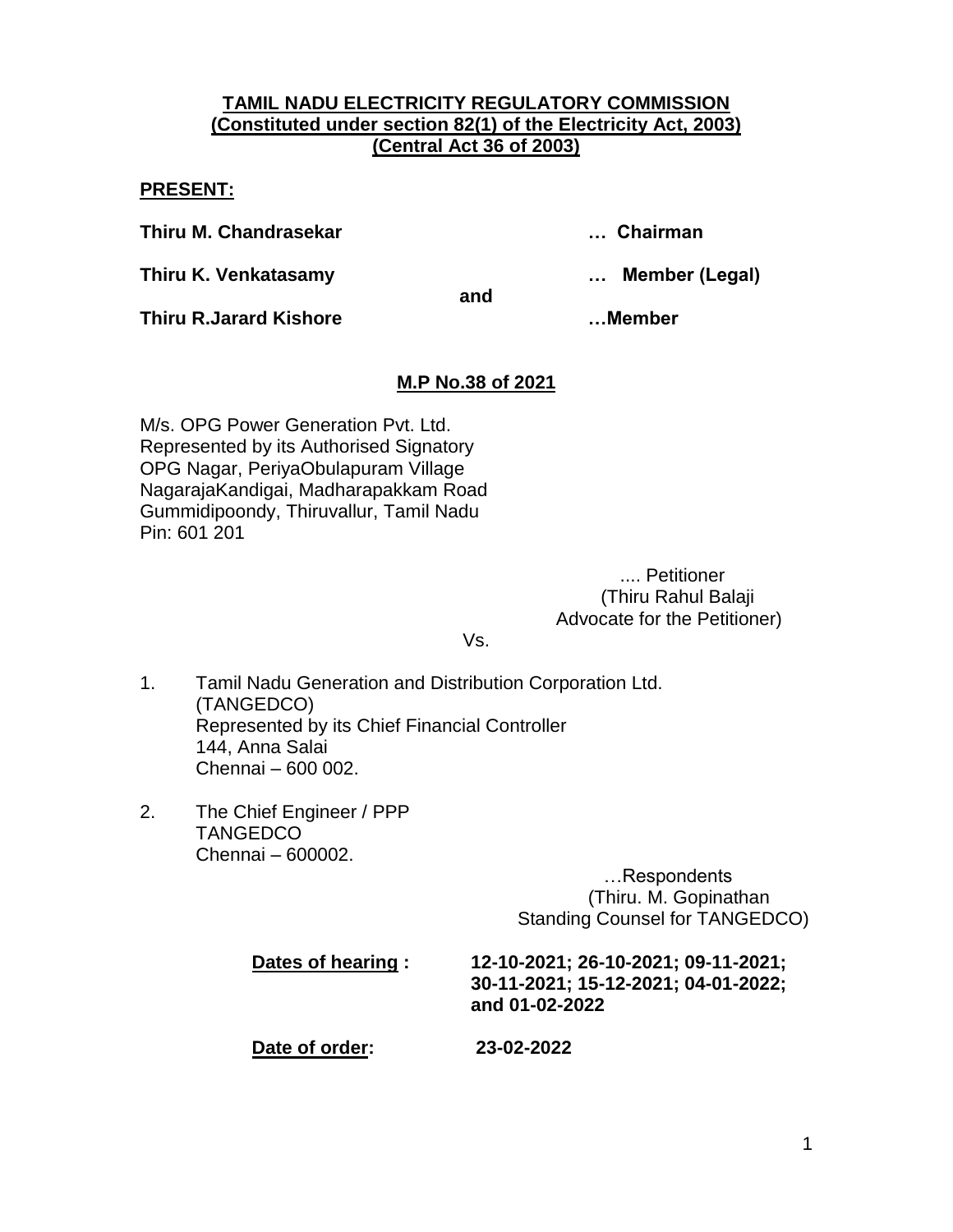The M.P.No.38 of 2021 came up for hearing on 01-02-2022. The Commission, upon perusal of the petition and connected records and after hearing the submissions of the petitioner hereby makes the following order:-

#### **1. Prayer of the Petitioner in M.P. No.38 of 2021:-**

The prayer of the Petitioner in M.P. No.38 of 2021 is to impose penalty upon the Respondents in accordance with section 142 of the Electricity Act, 2003 for non-compliance of the order of the Commission dated 15-12-2020 in M.P. No.7 of 2019 and consequently direct the Respondents to make payments of the pending amounts along with interest till date of payment.

#### **2. Facts of the Case:-**

This petition has been filed for not initiating action under section 142 of the Electricity Act, 2003 in the matter of non-compliance of order of this Commission dated 15-12-2020 in M.P. No. 7 of 2019.

#### **3. Contentions of the Petitioner:-**

3.1. The present petition is filed due to the non-compliance of order of this Commission dated 15-12-2020 in M.P. No.7 of 2019 which was filed by the petitioner herein and for initiating action under Section 142 of the Electricity Act, 2003. The Chief Financial Controller, TANGEDCO is being made a party to this petition since they have not approved the payment due to the Petitioner under the Order of the Commission dated 15.12.2020 in M.P. No.7 of 2019.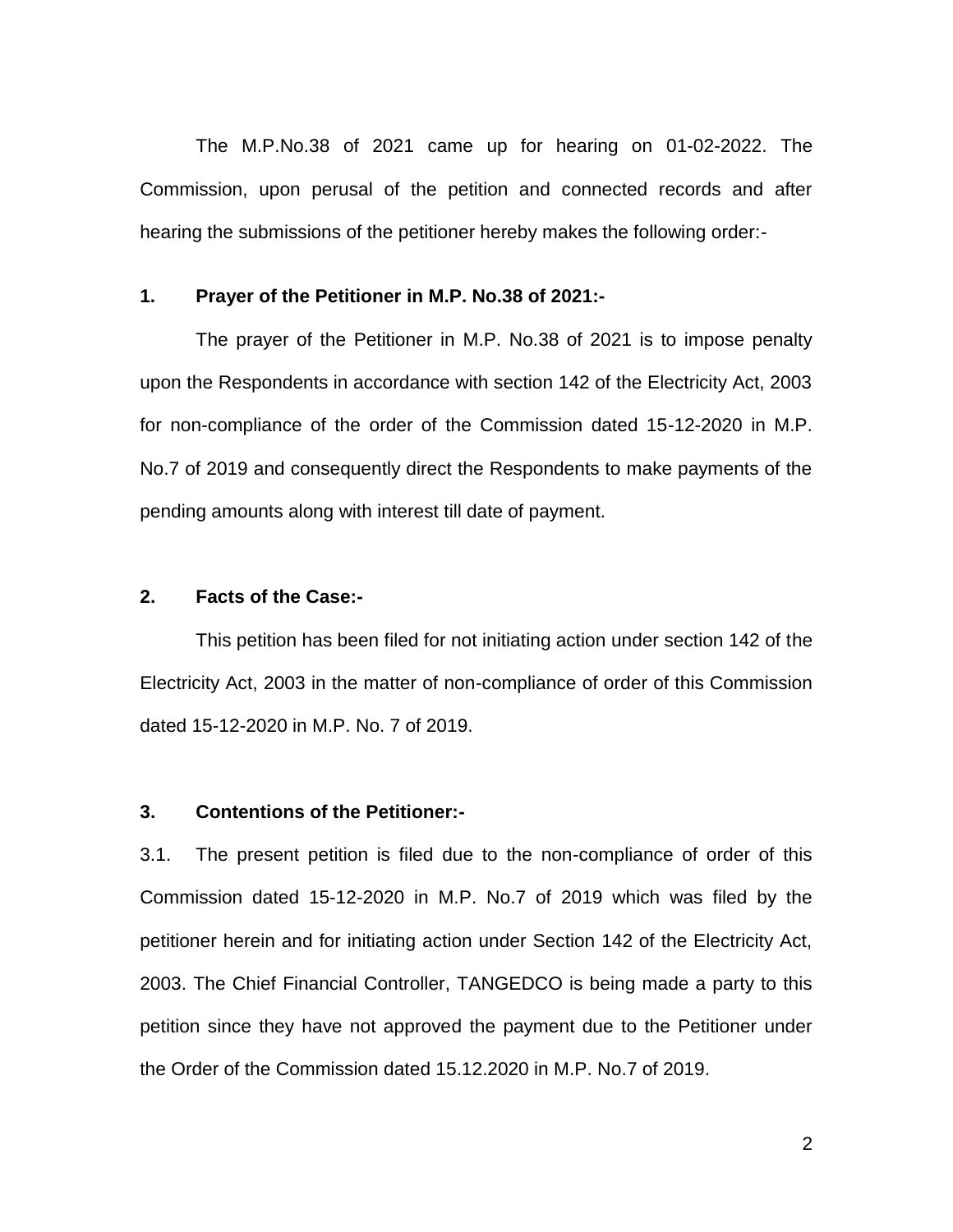3.2. The Petitioner filed M.P. No.7 of 2019 praying the Commission to pass an order directing the Respondents to comply with the order of the Commission in P.P.A.P. No.3 of 2014 dated 29.07.2016 and comply strictly with the P.P.A. dated 12.12.2013 in terms of the petitioner's communication of adherence to the approved PPA in its letter dated 22.05.2018 and consequently, prepare the MOD stack taking into account the approved terms of the PPA and issue schedules accordingly. The petition was filed seeking to set aside the instructions issued by the 1<sup>st</sup>Respondent vide its letter dated 07.08.2018, directing that the power supplied by the Petitioner shall be continued to be at an energy charge of Rs.3.1170/- Kwh after availing a discount of Rs.1.20/- per unit despite the cost being fixed at by an adoption order under section 63 of the Electricity Act, 2003 by the Commission and incorporated in the terms of the PPA being Rs.4.3170/- Kwh.

3.3. The Petitioner is engaged in the business of electricity generation and supplying to discoms within the State of Tamil Nadu. A petition being M.P. No. 37 of 2012 was filed by the 1<sup>st</sup>Respondent, wherein the Commission approved to float a tender for procurement of 1000 MW  $\pm$  20% with certain deviations. Thereafter, the 1<sup>st</sup> respondent floated tender on 21.12.2012 to procure 1000 MW ± 20% RTC 34 Power of long term under Case-I bidding procedure being base load requirement of TANGEDCO over a period of 15 years from 01.10.2013 to 30.09.2028. The petitioner had also submitted its bid for supply of 74 MW power amongst other companies. The petitioner was ranked  $11<sup>th</sup>$ in the process with an actual levelised tariff of Rs.7.502 perkwhr. Thereafter, the first respondent has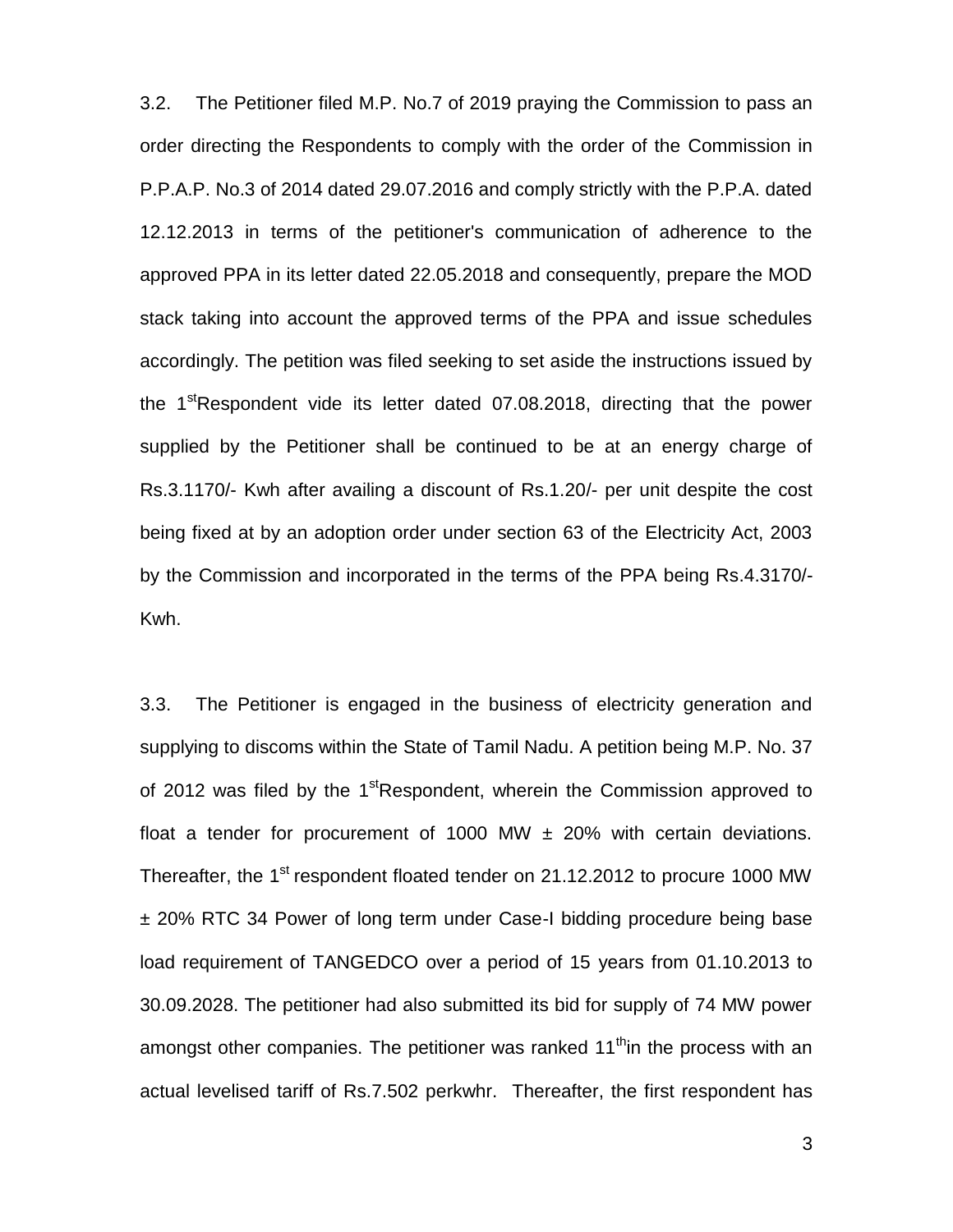procured 1208 MW of power at a revised levelised tariff of Rs.4.910 per kwhr from first four successive bidders. TANGEDCO had proposed to purchase 3330 MW of power from nine private power generators and two power traders and a Case I bidding at a levellised tariff of Rs.4.910 per kWhr by entering into PPS with those generators for a period of 15 years.

3.4. The 1<sup>st</sup>respondent after considering the availability of power and power demand in the State of Tamil Nadu proposed to procure a balance of 2222 MW power from the total quantum of 3430 MW in Tender No.03/PFLT/2012 after negotiating with the remaining bidders including the petitioner herein and requested them to match with the revised levelised tariff of Rs.4.910 per kwhr. The petitioner was one among the bidders who agreed to match the revised levelised tariff of Rs.4.910 kwhr and accepted to offer an additional rebate on payment against provisional bill raised. The LoI was issued to the petitioner on 14.11.2013 and was accepted unconditionally by the petitioner. Thereafter, a PPA was entered between the petitioner and the first respondent on 12.12.2013 for supply of 74 MW RTC power on long term from the petitioner's power plant at Gummidipoondi, Tamil Nadu from 01.01.2014 as per terms of the PPA.

3.5. Subsequently, the 1<sup>st</sup>respondent filed P.P.A.P. NO.3 of 2014 praying to adopt the levelised tariff of Rs.4.910 per kwhr for purchase of 74 MW base load power from the petitioner's company amongst different loads from different companies in terms of section 63 of the Electricity Act, 2003. During the pendency of the P.P.A.P. No.3 of 2014, the petitioner offered a conditional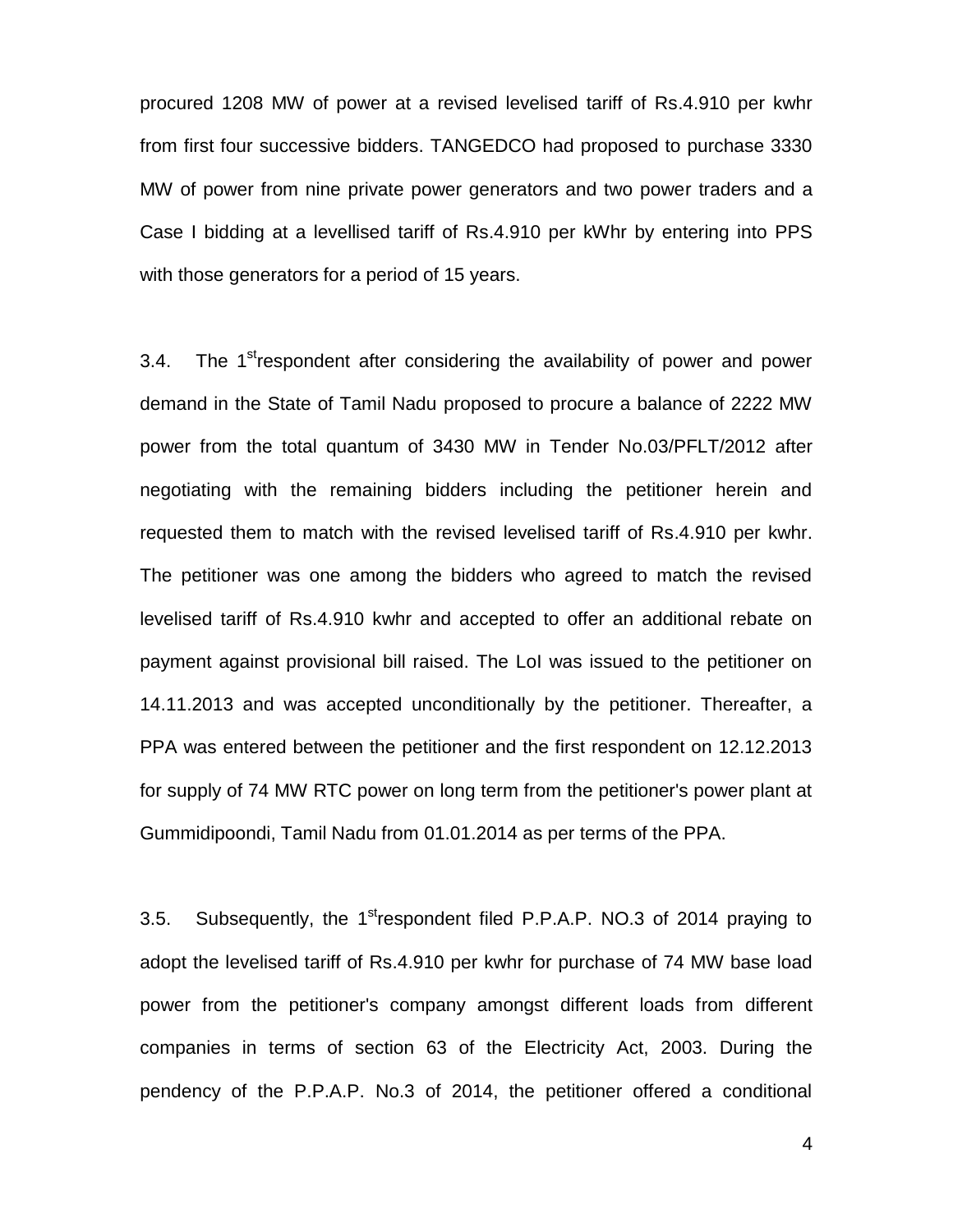discount of Rs.1.20/- per unit and the said discount was reported to the Commission by TANGEDCO (Respondent) and the Commission has recorded the submission of the TANGEDCO. The discount offered by the Petitioner was conditional, unilateral and voluntary on the basis that the  $2<sup>nd</sup>$  respondent would provide the petitioner a schedule of at least 85% of the contracted capacity of the PPA. This is evident from the original letter dated 27-01-2016 sent by the petitioner, extracted below:-

*"As you are aware, Tamil Nadu suffered from severe flooding causing widespread damage and financial stress to the State and the EB systems. As our humble contribution in the flood relief and restoration of electrical infrastructure, we are pleased to offer a discount on the Monthly Energy Charge in Rs./kWh ( "MEPn" as defined in the PPA) contained in the PPA. This discount is for the period from 28-01-2016 upto 31-05-2016.* 

*We humbly offer a discount of Rs.1.15 per kWh (One Rupee Fifteen Paise per Kwh) on the MEPn for the period from 28-01-2016 till 31-05-2016.* 

*In the event of any outage at our plant during the relevant period (i.e., 28- 01-2016 to 31-05-2016) and our available capacity is less than 85% we confirm that the above level of discount will apply on the actual power scheduled. Wefurther confirm that the amount forgone by us by the above mentioned discount will not be claimed by us subsequently. "* 

3.6. In its subsequent letter dated 01.02.2016, it clarified that the discount was of Rs.1.20/- per unit and not Rs.1.15/- per unit, which was confirmed in its letter dated 03.02.2016 stating as follows:

"We humbly offer a discount of Rs.1.20 per kWh on the monthly energy charge(MEPn) contained in the PPA. This discount is for a period of 5 years and the same can be extended as required. We hope that our request is considered favourably and we request you to consider, if possible, a schedule of 85% of the contracted capacity"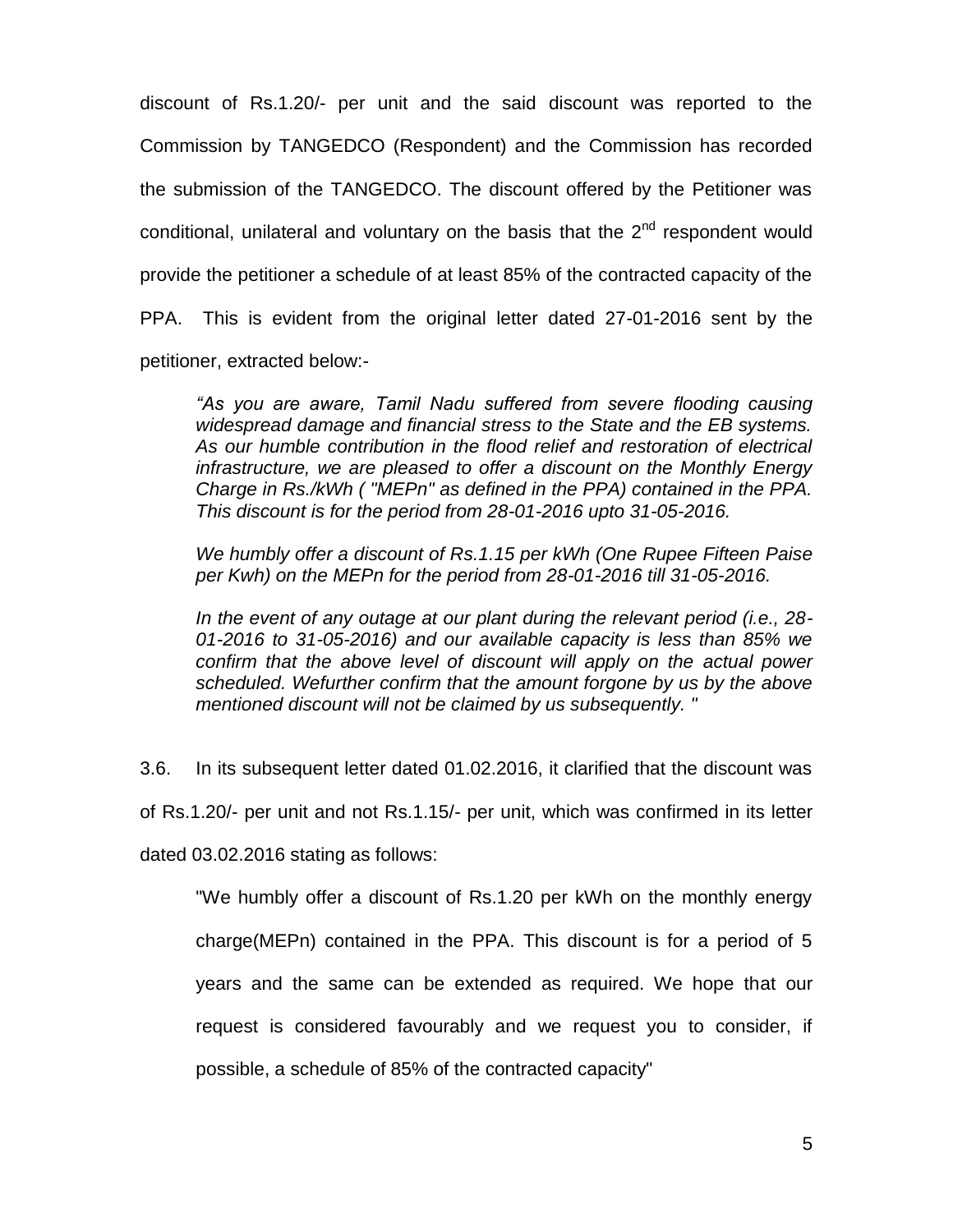3.7. After taking into account the arguments of all parties and the letters concluded that the intention underlying the discount offer is evident that the petitioner is offering discount in order to get 85% schedule of the contractual capacity. The operative portion of the Order of the Commissiondated 15.12.2020, is reproduced hereunder for ready reference:-

*"9.13. Further, we have to determine the issue within the contours of the provisions of the PPA. It is noticed that the PPA has not been amended to give effect to the discounts offered by the petitioner. Nor the Commission has passed any specific orders on the discount made by the petitioner. The Commission has only recorded the submission made by the TANGEDCO regarding the discount offered by the petitioner. Now, it appears that the condition of the petitioner is not fulfilled by respondent and in such circumstance, the person making such conditional offer can withdraw it as it has no binding effect. The discount offered by the petitioner is not legally enforceable when it decides to withdraw it. Therefore, we hold that the petitioner is entitled to withdraw its discount offer and the respondent is liable to pay the tariff to the power supplied by it to the respondent at the tariff approved in the PPA dated 12-12-2013 and this order taken effect from the date of filing of this petition i.e. on 16- 04-2019.*

*With the above orders, this petition is finally disposed of."* 

3.8. However, till date the Respondents have not made any payments to the Petitioner, in sheer disobedience of the Commission's Order dated 15.12.2020 in M.P. No.7 of 2019. They sent a letter dated 02.01.2021 to the Director, Finance, TANGEDCO requesting them to comply with the Order of the Commission and make the payment of the pending amount with interest till date, but to no avail. The non-payment of the said amount by the Respondents is causing severe difficulties for the Petitioner in meeting its financial obligations. The delay in payments by TANGEDCO has further hampered the Petitioner's capacity to carryon its business. The Petitioner is being constrained to seek the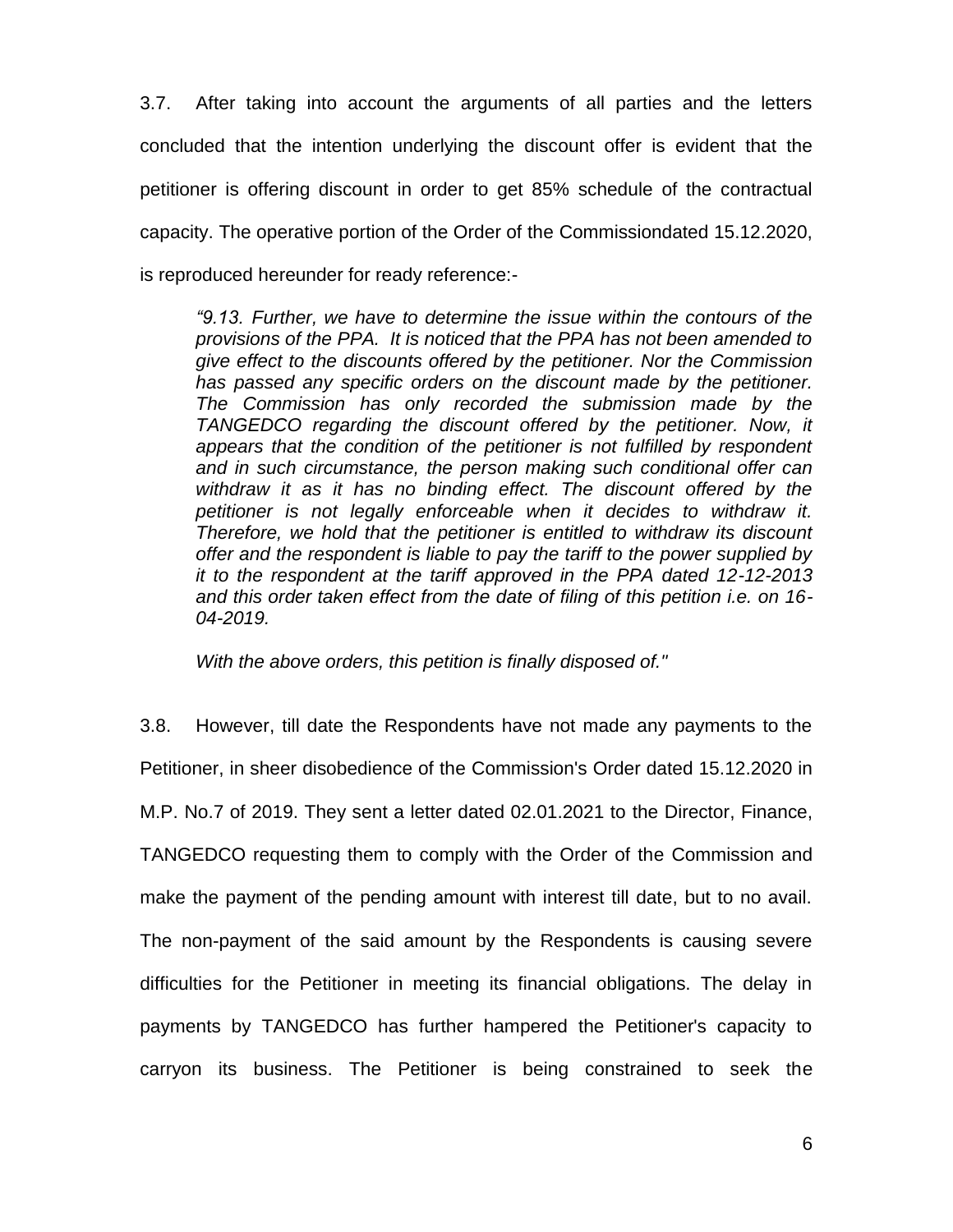Commission's indulgence to enforce its rights under the PPA and Order of the Commission.

3.9. On the reason of the continuing non-compliance of this Commission's Order dated 15-12-2020, the Respondents have rendered themselves for proceedings and punishment under section142 of the Electricity Act, 2003. Section 142 of the Electricity Act, 2003 is reproduced hereunder for ready reference:-

*"Section142. (Punishment for non-compliance of directions by Appropriate Commission):* 

*In case any complaint is filed before the Appropriate Commission by any person or if the Commission is satisfied that any person has contravened any of the provisions of this act or the rules or regulations made thereunder, or any direction issued by the commission, the appropriate commission may after giving such person an opportunity of being heard in the matter, by order in writing, direct that, without prejudice to any other penalty to which he may be liable under this act, such person shall pay, by way of penalty, which shall not exceed one lakh rupees for each contravention and in case of a continuing failure with an additional penalty which may extend to Rs.6000 for every day during which the failure continues after contravention of the first such direction. "* 

3.10. In light of the fact that the Respondents have not complied with the Order of the Commission and have not made any payments to the Petitioner till date, the Petitioner is constrained to approach the Commission for enforcement of the Order. Moreover, since the Respondents have failed to comply with the Order of the Commission dated 15.12.2020, they have rendered themselves for punishment under Section 142 of the Electricity Act, 2003.

## **4. Contention of the Respondents 1 & 2:-**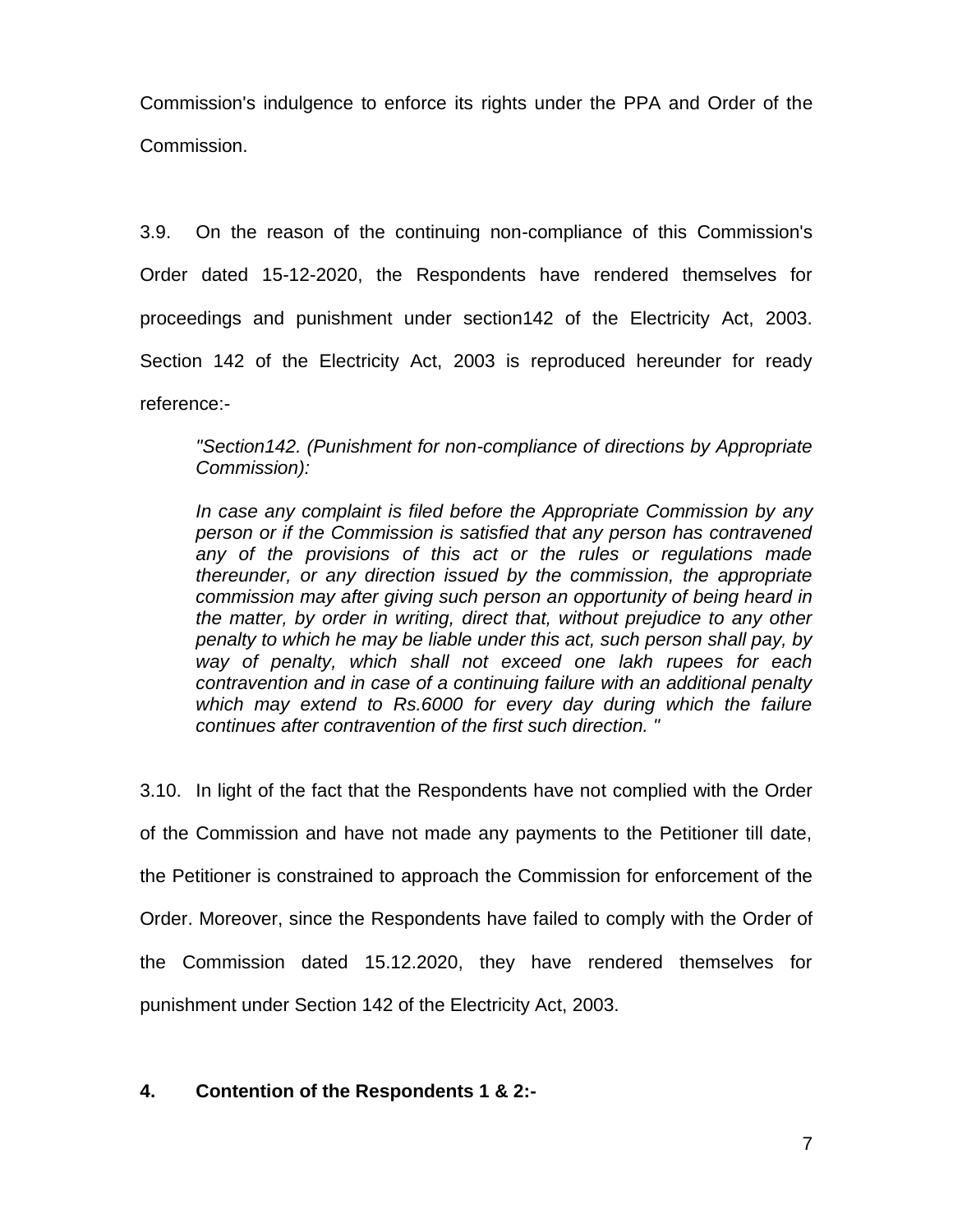4.1. M/s.OPG Power Generation Pvt. Ltd (hereinafter referred as "Petitioner") had filed Miscellaneous Petition No.38 of 2021 before the Commission praying to impose penalty upon the Respondents in accordance with Section 142 of the Electricity Act, 2003 for non-compliance of the order of the Commission dated 15.12.2020 in M.P No.7 of 2019 and consequently direct the respondents to make payments of the pending amounts along with the interest till the date of payment.

4.2. Once the offer made by Petitioner was accepted, the Petitioner is bound by its offer and the offer of discount could not have been withdrawn unilaterally. Therefore, the letter dated 22.05.2018 misconceived and cannot be relied upon. The Respondent No.1 & 2 suitably responded to the same on 07.08.2018.

4.3. The Petitioner offered bid for 74 MW RTC power under long term and was declared successful at the levelized tariff rate of 4.91/kwhr. The Commission approved and adopted the same vide order dated 29.07.2016 after recording the voluntary discount offered by the Petitioner along with other two Intra-State generators. The Commission in order dated 29.07.2016 while adopting the tariff has noted as under:

*"7.7. During the hearing of the above P.P.A.P. held on 23-02-2016, the TANGEDCO submitted interalia that M/s. Coastal Energen Private Ltd., M/s..IL&FS Tamil Nadu Power Company Ltd. and OPG Power Generation Pvt.Ltd. have offered some reduction in the rate discovered in the tender for specific periods. The Commission directed the TANGEDCO to file Written Statement to the above effect. Accordingly TANGEDCO filed Written Statement on 26-02-2016. In para 17 of the said Written Statement, TANGEDCO has stated as follows:-*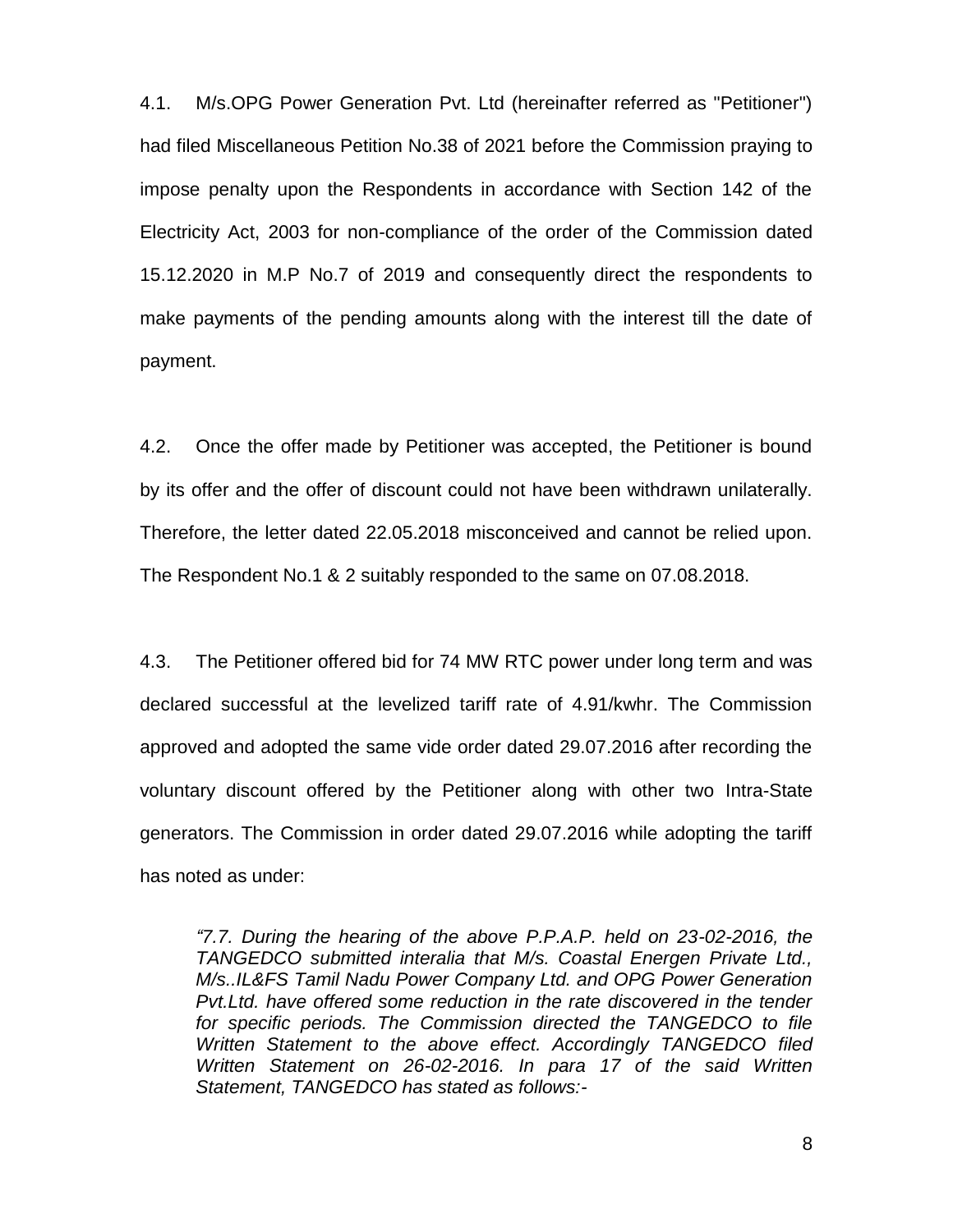*"Though it is out of context to the issue of adoption of levelised tariff, which is the average tariff over the period of the contract (15 years) duly escalated as per the escalation indices and discount factors issued by CERC for the purpose of evaluation, the voluntary discounts offered by M/s. Coastal Energen, M/s.IL&FS and M/s.OPG Power are enclosed for the information of the Commission "The above statement of the TANGEDCO is recorded"* 

It is further submitted that subsequently, in the tariff order dated 11.08.2017, the Commission notified the Petitioner as unapproved source for FY 2017-2018 and approved source for FY 2018-19, taking into consideration the discount offered in the energy charges".

4.4. As is evident from a reading of the letter dated 03.02.2016, the discount offered was voluntary and unconditional. The letter dated 03.02.2016 clearly uses the word, "if possible" which shows that no obligation was cast upon TANGEDCO to schedule 85% as alleged, nor was the offer conditional upon the same. The letter dated 03.02.2016 as reproduced:-

*" ..... This has reference to our long term PPA with TANGEDCO entered into on 12.12.2013 for supply of 74 MW power from our power plant at Gummdipoondi, Tamil Nadu for 15 years.*

*We humbly offer a discount of Rs.1.20 per kWh on the monthly energy charge (MEPn) contained in the PPA. This discount is for a period of 5 years and the same can be extended as required.* 

*We hope that our request is considered favourably and we request you to consider, if possible, a schedule of 85% of the contracted capacity .......... "* 

4.5. Without prejudice, the scheduling follows the principle of Merit Order Dispatch (MOD). The Petitioner cannot in any event, seek to enforce a condition that is contrary to the regulatory framework governing scheduling of power.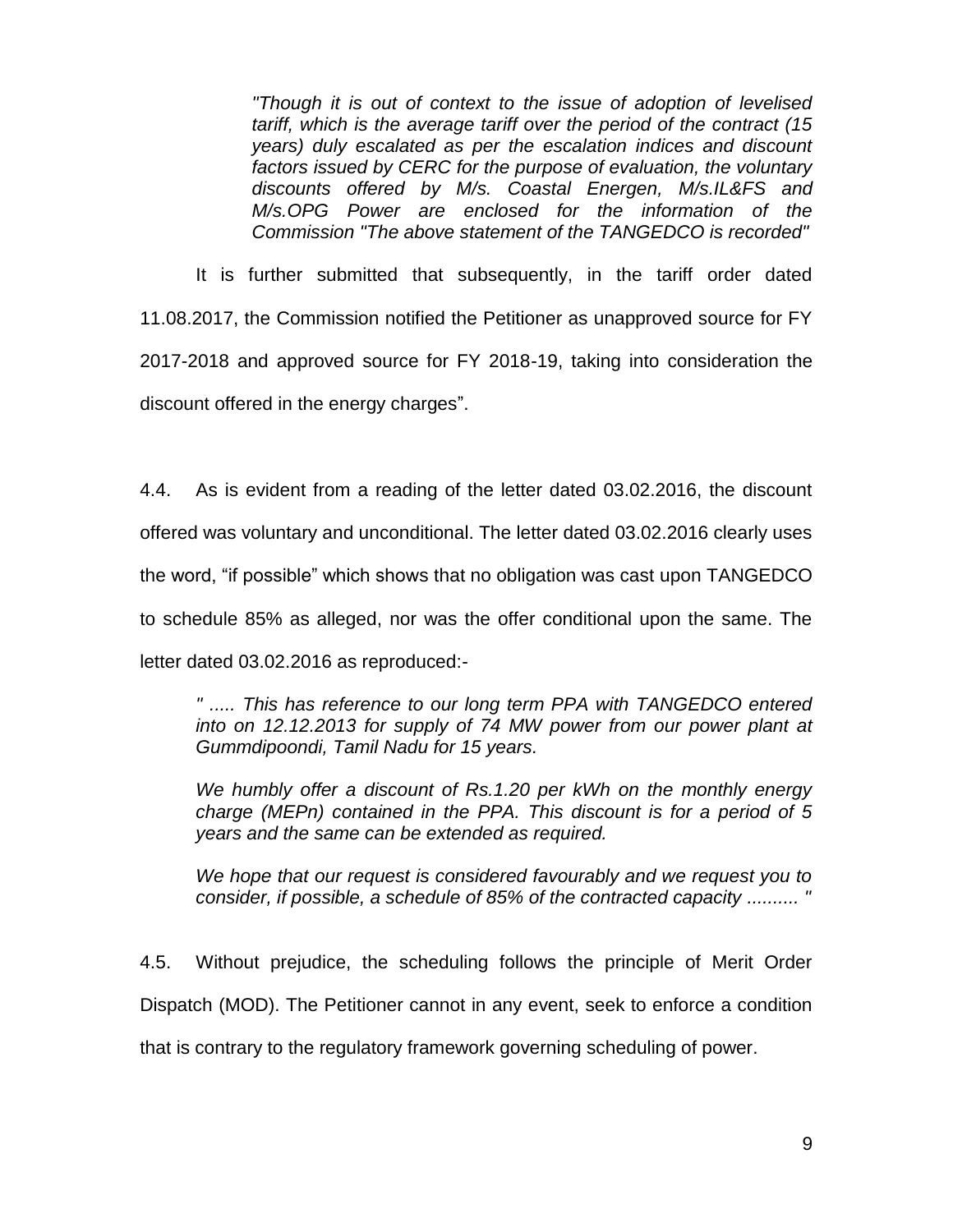4.6. Further, it is not open to the Petitioner to contend that the PPA has not been amended considering that the Petitioner has made a unconditional offer of discount. The Petitioner cannot unilaterally withdraw the offer, once the same has been accepted by the Respondent No.1 & 2.

4.7. The Petitioner's interpretation of the order passed by the Commission in MP No.7 of 2019 is untenable. Hence, Appeal Petition DFR No.42 of 2021 filed by the Respondent No.1 & 2 before Hon'ble APTEL praying to set aside the order dated 15/12/2020 passed by the Commission in M.P.No.7 of 2019.

4.8. The impugned Order seeks to award relief which has not been prayed for by the Petitioner and deserved to be set aside on this ground alone. Had the petition No.7 of 2019 been filed for refund of discounted tariff, then it would have considered as Dispute Resolution Petition (DRP) before TNERC which warrants remittance of 1% of disputed amount. But the Petitioner had filed only Miscellaneous Petition praying to place them under MOD considering the Quoted Tariff in the PPA without discount and had not mentioned anything about payment. Inspite of it, the Commission had directed Respondent No.1 & 2 for payment of discounted charges from the date of filing of petition by the Petitioner till the date of order by which the Respondent No.1 & 2 will incur heavy financial commitment.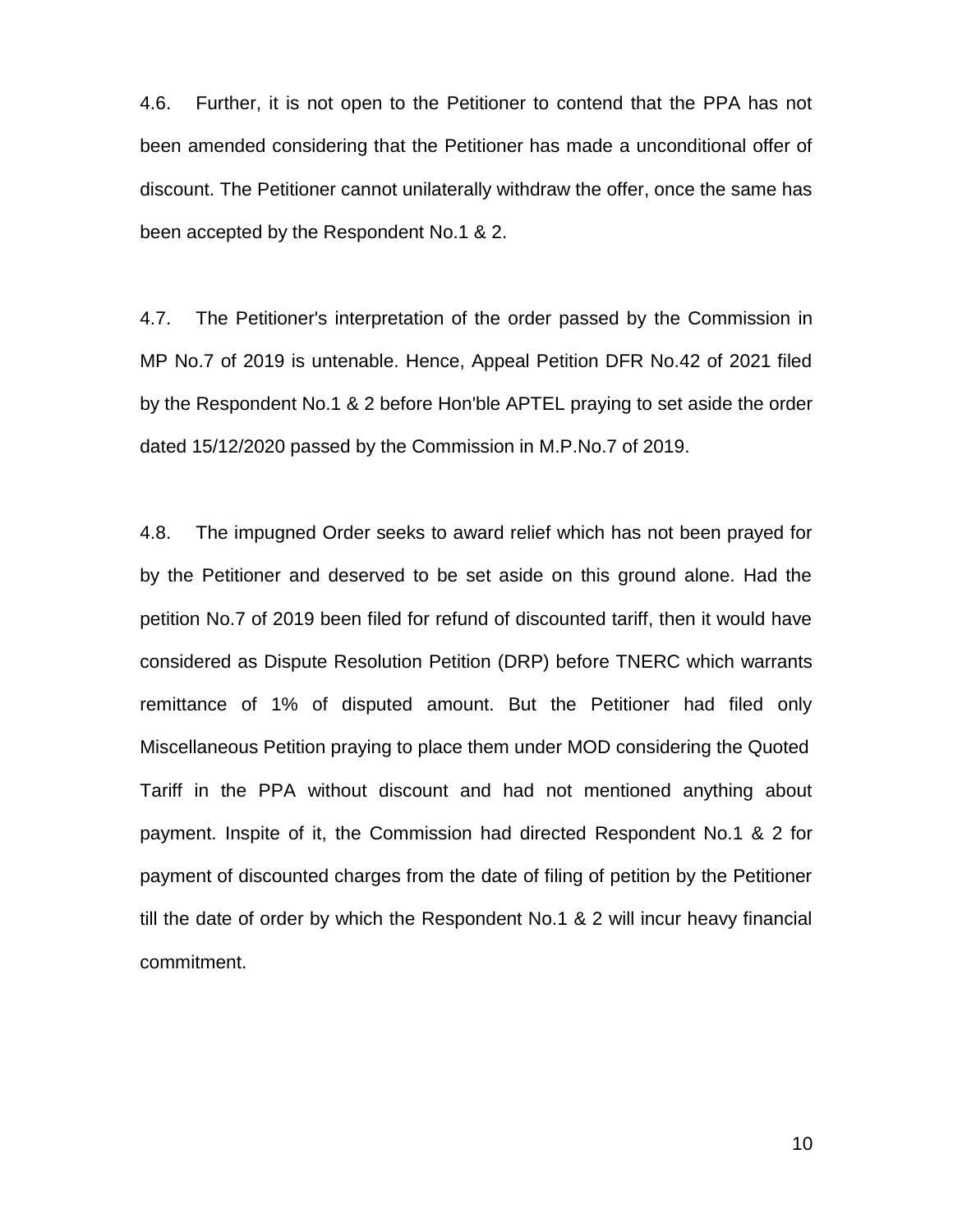4.9. The Respondent No.1 & 2 had filed an Appeal Petition vide DFR No.42 of 2021 before Hon'ble APTEL challenging the Commission Order dated 15.12.2020 in M.P No.7 of 2019.

4.10. The Respondent No.1 & 2 had also filed application IA No.1785 of 2021 for urgent listing of DFR 42 of 2021 and IA No.1784 of 2021 praying to grant stay for the order dated 15.12.2020 passed by the Commission in M.P No.7 of 2019.

4.11. The application IA No.1785 of 2021 filed by The RespondentNo.1 & 2 in DFR No.42 of 2021 & IA Nos.1084 (Application for condonation of delay in refiling the appeal) & 1784 of 2021 (Stay Application) came up for hearing on 16.11.2021 before Hon'ble APTEL.

4.12. The Hon'ble APTEL vide its daily order dated 16.11.2021 requested State Commission not to pass any effective/final orders in the execution proceedings.

4.13. Due to the above stated reasons, it is not applicable for initiating action under Section 142 of the Electricity Act, 2003 against the Respondent No.1 & 2.

4.14. For the reasons stated hereinabove, it is requested that the Commission may not to pass any effective/final orders in the execution proceedings as ordered by the Hon'ble APTEL.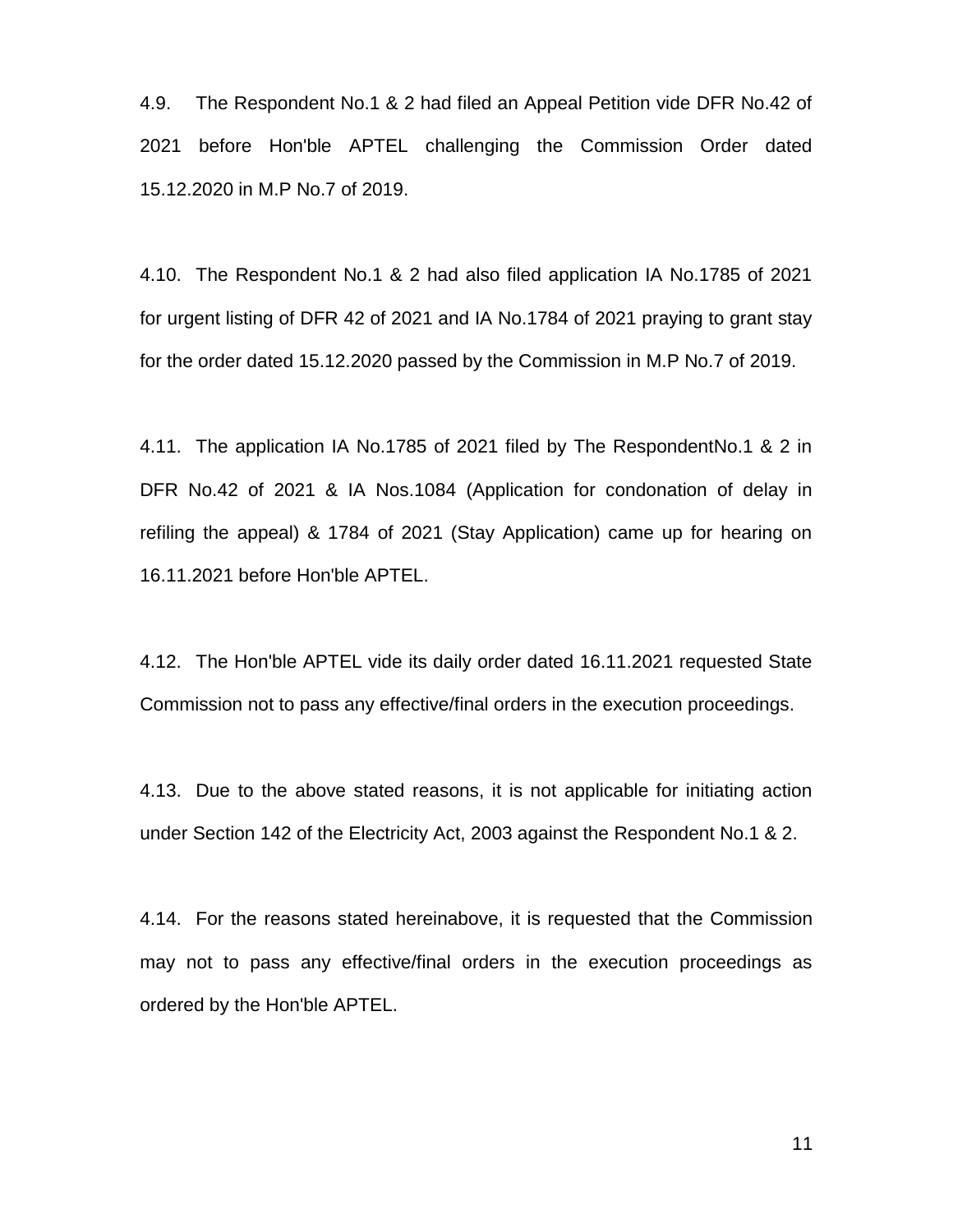4.15. Further, based on the outcome of the Appeal Petition DFR No.42 of 2021, filed by the Respondent No.1 & 2 before Hon'ble APTEL, compliance of the Order of the Commission dated 15.12.2020 in M.P No.7 of 2019 will be considered and act upon accordingly.

#### **5. Rejoinder filed on behalf of the Petitioner:-**

5.1. The instant Rejoinder Affidavit is being filed in response to the twoCounter Affidavits dated 26.11.2021 and 15.12.2021 filed by the Respondents. The Respondents have filed two counter affidavits without prior leave of this Commission and as such, it is prayed that this Commission may pass necessary orders in this regard.

5.2. The present petition was filed due to the non-compliance of Order of the Commission dated 15.12.2020 in M.P. No.7 of 2019 which was filed by the Petitioner herein and for initiating action under Section 142 of the Electricity Act, 2003. The Petitioner filed M.P. No. 7 of 2019 praying the Commission to pass an order directing the Respondents to comply with the order of the Commission in P.P.A.P. No.3 of 2014 dated 29.07.2016 and comply strictly with the P.P.A. dated 12.12.2013 in terms of the petitioner's communication of adherence to the approved PPA in its letter dated 22.05.2018 and consequently, prepare the MOD stack taking into account the approved terms of the PPA and issue schedules accordingly. The petition was filed seeking to set aside the instructions issued by the  $1<sup>st</sup>$ Respondent vide its letter dated 07.08.2018, directing that the power supplied by the Petitioner shall be continued to be at an energy charge of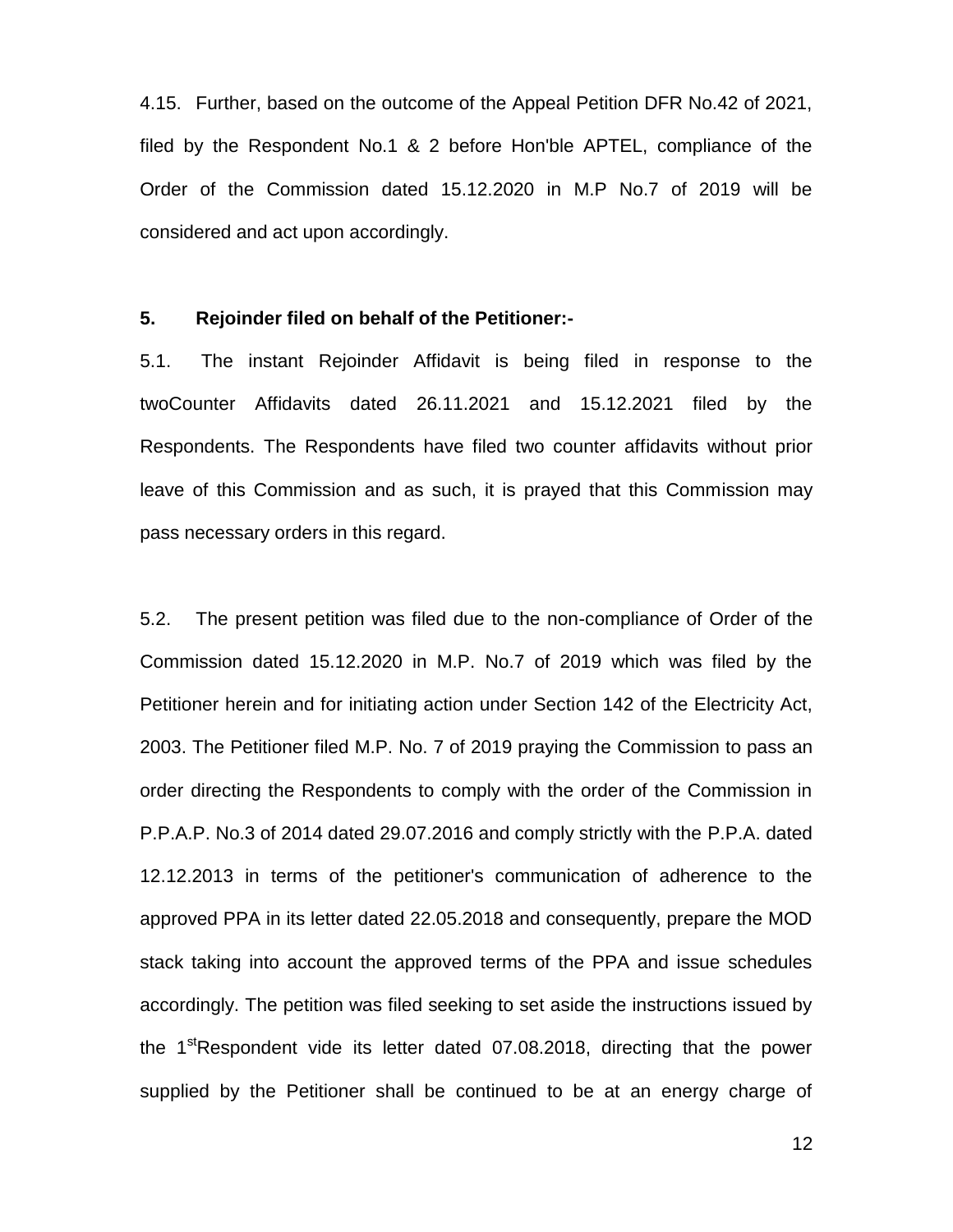Rs.3.1170/- Kwh after availing a discount of Rs.1.20/- per unit despite the cost being fixed at by an adoption order under section 63 of the Electricity Act, 2003 by the Commission and incorporated in the terms of the PPA being Rs.4.3170/- Kwh.

5.3. The Petitioner is engaged in the business of electricity generation and supplying to discoms within the State of Tamil Nadu. Consequent to filing of a petition being M.P. No. 37 of 2012 by the 1<sup>st</sup>Respondent, this Commission approved to float a tender for procurement of 1000 MW  $\pm$  20% with certain deviations which the 1<sup>st</sup>respondent floated on 21.12.2012. The petitioner had also submitted its bid for supply of 74 MW power amongst other companies. The petitioner was ranked 11<sup>th</sup>in the process with an actual levelised tariff of Rs.7.502 per kwhr. Thereafter, the 1<sup>st</sup>respondent procured 1208 MW of power at a revised levelised tariff of Rs.4.910 per kwhr from first four successive bidders. TANGEDCO had proposed to purchase 3330 MW of power from nine private power generators and two power traders and a Case I bidding at a levellised tariff of Rs.4.91 per kWhr by entering into PPA with those generators for a period of 15 years.

5.4. The 1<sup>st</sup>respondent after considering the availability of power and power demand in the State of Tamil Nadu proposed to procure a balance of 2222 MW power from the total quantum of 3430 MW in Tender No.03/PFLT/2012 after negotiating with the remaining bidders including the petitioner herein and requested them to match with the revised levelised tariff of Rs.4.910 per kwhr. The petitioner was one among the bidders who agreed to match the revised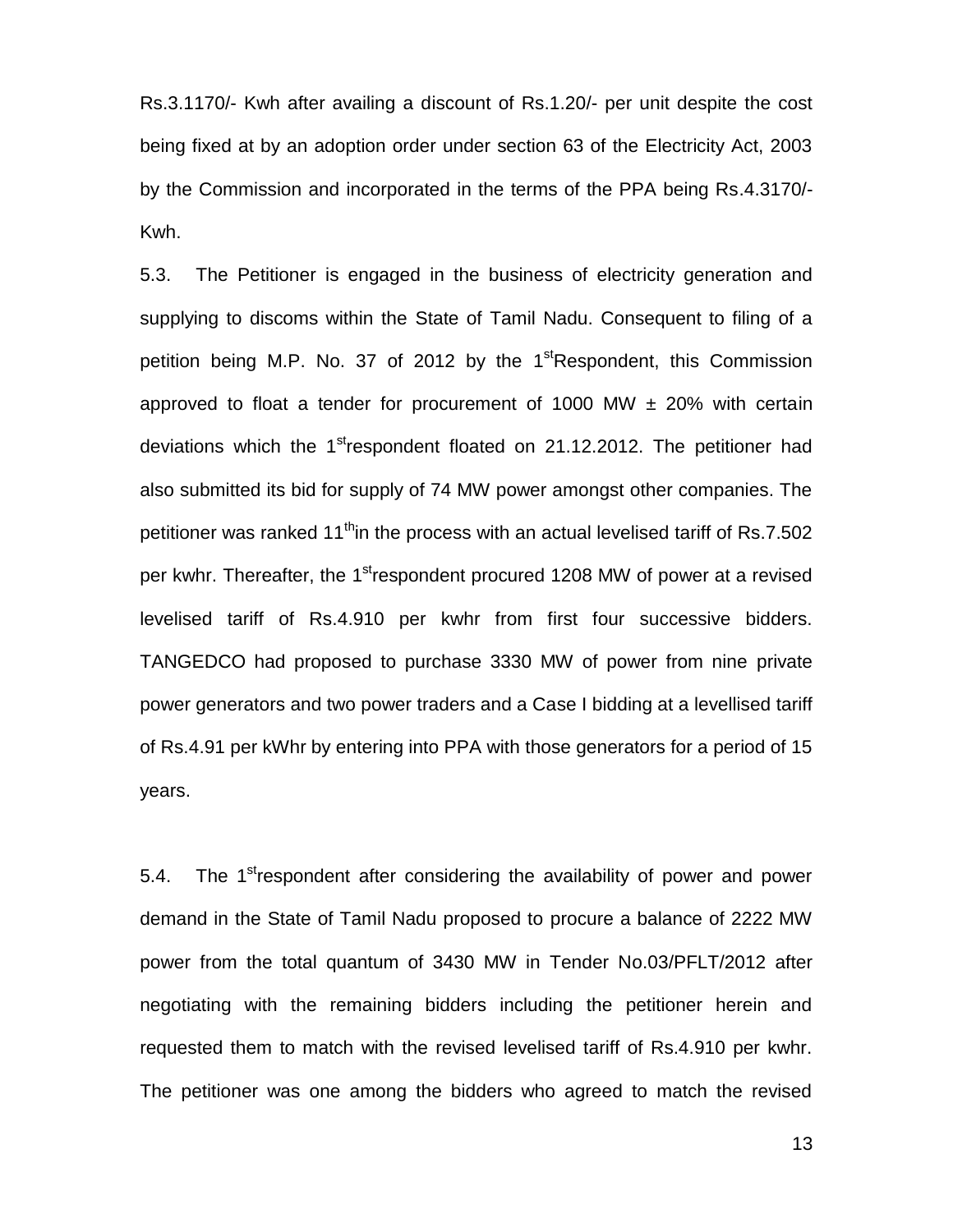levelised tariff of Rs.4. 910 per kwhr and accepted to offer an additional rebate on payment against provisional bill raised. The LoI was issued to the petitioner on 14.11.2013 and was accepted unconditionally by the petitioner. Thereafter, a PPA was entered between the petitioner and the  $1<sup>st</sup>$ respondent on 12.12.2013 for supply of 74 MW RTC power on long term from the petitioner's power plant at Gummidipoondi, Tamil Nadu from 01.01.2014 as per terms of the PPA.

5.5. Subsequently, the 1<sup>st</sup>respondent filed P.P.A.P. No.3 of 2014 praying to adopt the levelised tariff of Rs.4.91 per kwhr for purchase of 74 MW base load power from the petitioner's company amongst different loads from different companies in terms of section 63 of the Electricity Act, 2003. During the pendency of the P.P.A.P. No.3 of 2014, the petitioner offered a conditional discount of Rs.1.20/- per unit and the said discount was reported to the Commission by TANGEDCO and the Commission has recorded the submission of the TANGEDCO. The discount offered by the Petitioner was conditional, unilateral and voluntary on the basis that the  $2^{nd}$ Respondent would provide the Petitioner a schedule of at least 85% of the contracted capacity of the PPA. This is evident from the original letter dated 27.01.2016 sent by the Petitioner, extracted below:

*"As you are aware, Tamil Nadu suffered from severe flooding causing widespread damage and financial stress to the State and the EB systems. As our humble contribution in the flood relief and restoration of electrical infrastructure, we are pleased to offer a discount on the Monthly Energy Charge in Rs./kWh ( "MEPn" as defined in the PPA) contained in the PPA. This discount is for the period from 28-01-2016 upto 31-05-2016.* 

*We humbly offer a discount of Rs.1.15 per kWh (One Rupee Fifteen PaisePer Kwh) on the MEPn for the period from 28-01-2016 till 31-05- 2016.*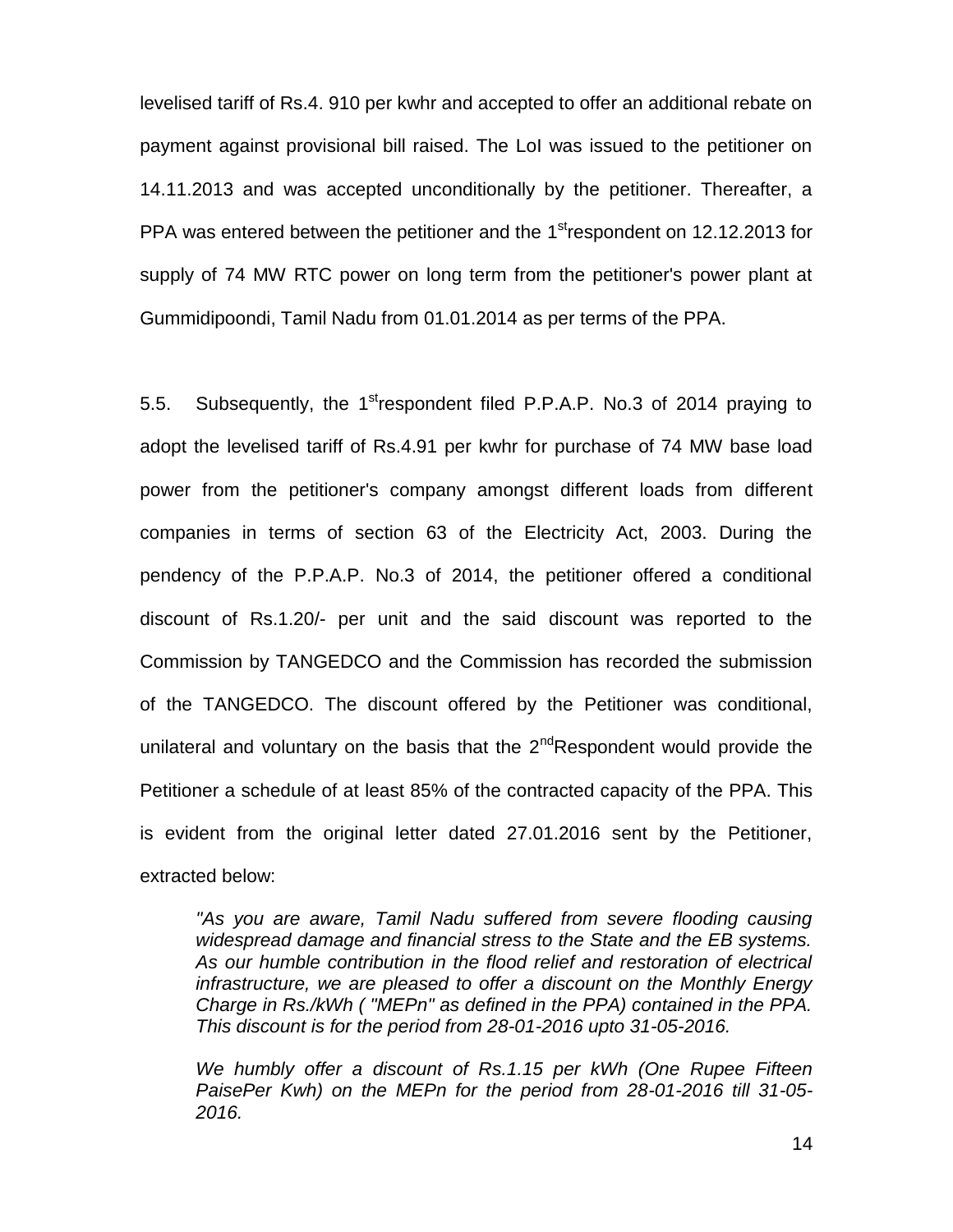*In the event of any outage at our plant during the relevant period (i.e., 28- 01-2016 to 31-05-2016) and our available capacity is less than 85% we confirm that the above level of discount will apply on the actual power scheduled. We further confirm that the amount forgone by us by the above mentioned discount will not be claimed by us subsequently. "* 

5.6. The Petitioner in its subsequent letter dated 01.02.2016, it clarified that the

discount was of Rs.1.20/- per unit and not Rs.1.15/- per unit, which was

confirmed in its letter dated 03.02.2016 stating as follows:

*"We humbly offer a discount of Rs.1.20 per kWh on the monthly energy charge(MEPn) contained in the PPA. This discount is for a period of 5 years and the same can be extended as required. We hope that our*  request is considered favourably and we request you to consider. if *possible, a schedule of 85% of the contracted capacity"* 

5.7. The Commission after taking into account the arguments of all parties and

the letters concluded that the intention underlying the discount offer is evident

that the petitioner is offering discount in order to get 85% schedule of the

contractual capacity. The operative portion of the Order of the Commission dated

15.12.2020, is reproduced hereunder for ready reference:

*"9.13. Further, we have to determine the issue within the contours of the provisions of the PPA. It is noticed that the PPA has not been amended to give effect to the discounts offered by the petitioner. Nor the Commission has passed any specific orders on the discount made by the petitioner. The Commission has only recorded the submission made by the TANGEDCO regarding the discount offered by the petitioner. Now, it appears that the condition of the petitioner is not fulfilled by respondent and in such circumstance, the person making such conditional offer can withdraw it as it has no binding effect. The discount offered by the petitioner is not legally enforceable when it decides to withdraw it. Therefore, wehold that the petitioner is entitled to withdraw its discount offer and the respondent is liable to pay the tariff to the power supplied by it to the respondent at the tariff approved in the PPA dated 12-12-2013 and this order taken effect from the date of filing of this petition i.e. on 16- 04-2019.*

*With the above orders, this petition is finally disposed of. "*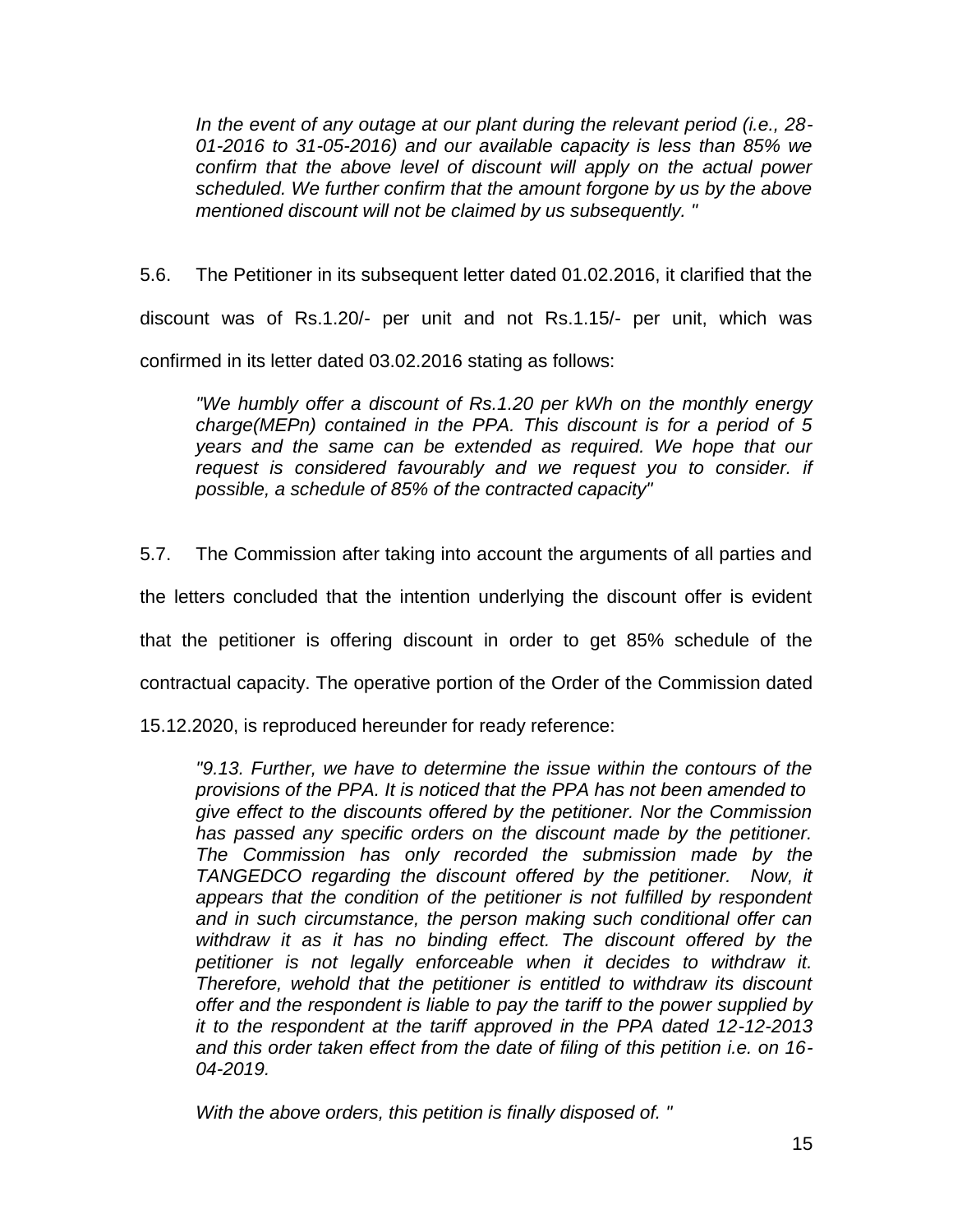5.8. However, till date the Respondents have not made any payments to the Petitioner, in sheer disobedience of the Commission's Order dated 15.12.2020 in M.P. No.7 of 2019. The Petitioner sent a letter dated 02.01.2021 to the Director, Finance, TANGEDCO requesting them to comply with the Order of the Commission and make the payment of the pending amount of Rs.48,86,74,292/-, but to no avail. The non-payment of the said amount by the Respondents is causing severe difficulties for the Petitioner in meeting its financial obligations. The delay in payments by TANGEDCO has further hampered the Petitioner's capacity to carryon its business. The Petitioner is being constrained to seek the Commission's indulgence to enforce its rights under the PPA and Order of the Commission. On the reason of the continuing non-compliance of this Commission's Order dated 15.12.2020, the Respondents have rendered themselves for proceedings and punishment under Section 142 of the Electricity Act, 2003.

5.9. The Petitioner states that the Respondents have filed two counter affidavits dated 26.11.2021 and 15.12.2021. The Counter Affidavit dated 26.11.2021merely records that the Respondents have filed an Appeal against the Commission's Order dated 15.12.2020 in M.P. No.7 of 2019, vide DFR No. 42 of 2021 before the Hon'ble APTEL. Admittedly, the IA No. 1785 of 2021 for urgent listing of the Appeal and IA No. 1084 of 2021 for condonation of delay in filing the appeal was allowed. Further, I.A. No. 1784 of 2021 seeking a stay of the order of the Commission was listed on 16.11.2021, wherein the Hon'ble APTEL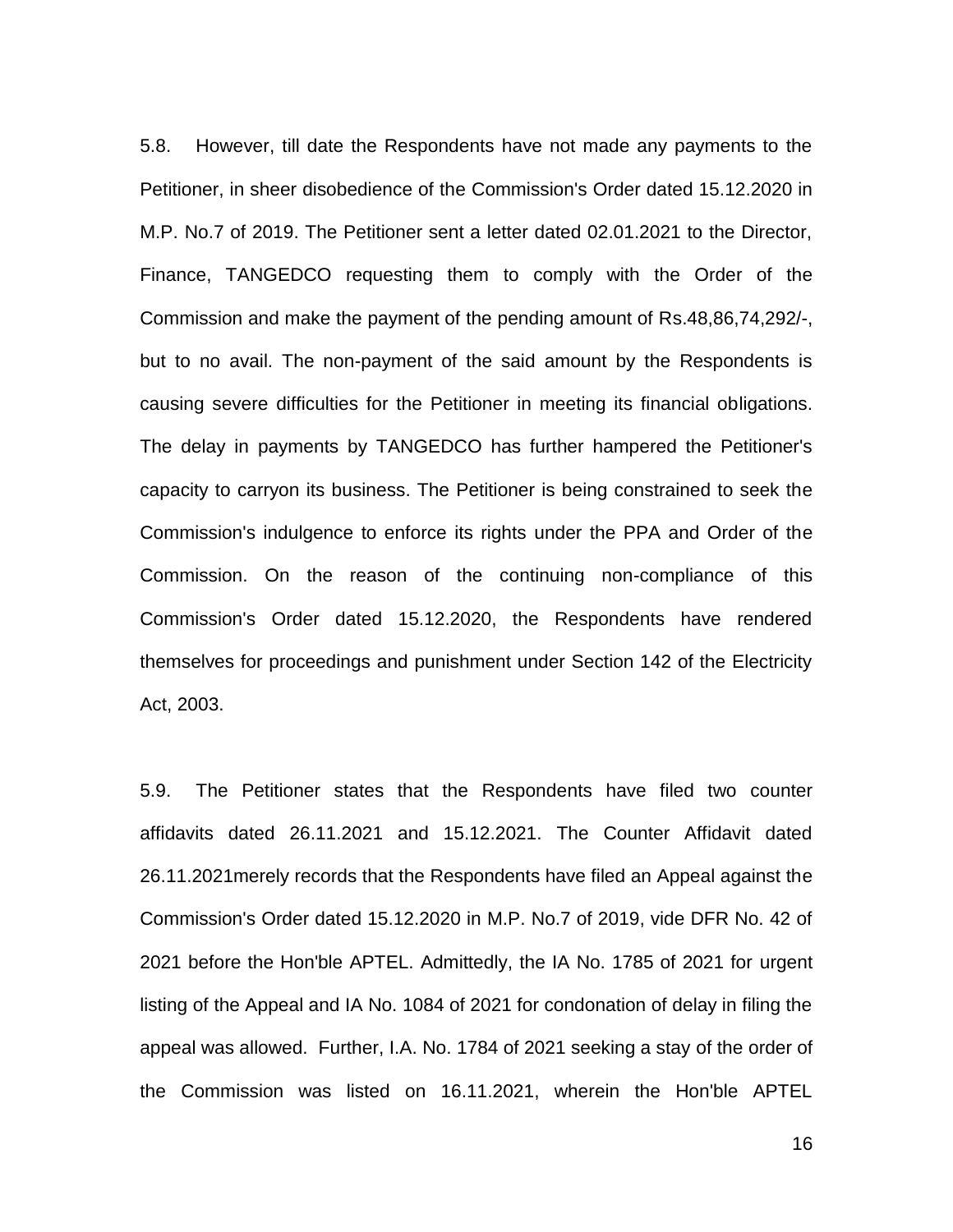requested the Commission not to pass any effective/final orders in the present petition stating, however, that the formal proceedings may continue. Thus, the contents of the counter affidavit dated 26.11.2021 merit no response from the Petitioner. Consequently, the appeal filed by the TANGEDCO was numbered as Appeal No.321 of 2021 and final arguments were heard and concluded on 21.12.2021, on which date judgment has been reserved by the Hon'ble APTEL.Since, the Hon'ble APTEL has categorically allowed for the formal proceedings in the present petition to continue only staying the final orders, the appeal filed by the TANGEDCO is no bar for continuing the present proceedings.

5.10. The Commission has categorically held that the offer of discount was conditional and as such could be withdrawn by the petitioner, if the Respondent did not fulfill the condition. As such, the contention of the Respondents that the letter dated 22.05.2018 is misconceived, is contrary to facts and incorrect.

5.11. The Respondents are repeatedly misinterpreting the offer of the petitioner as unconditional, when clearly and as rightly held by the Commission, the offer was contingent upon the obligation of TANGEDCO to schedule 85% of the contracted capacity. The Respondents are misinterpreting the Petitioner's offer to provide discount and trying to enforce the same and take advantage of thepetitioner's offer without fulfilling the responsibility from their end. It is denied that the condition to schedule 85% of the contracted capacity is contrary to the regulatory framework and the Respondents are put to strict proof of the same. The Respondents had accepted the petitioner's offer which came with a condition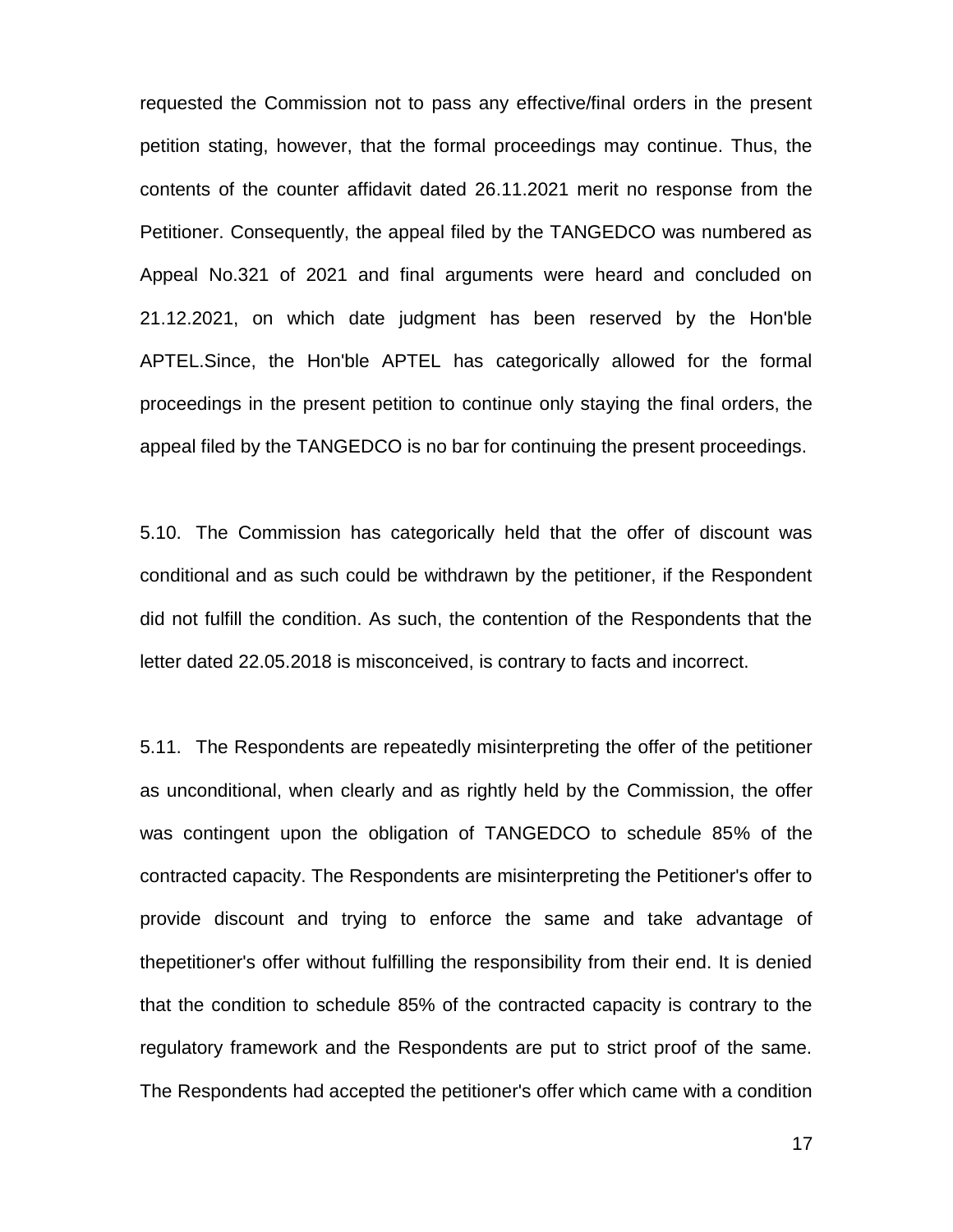and now, without fulfilling the condition are seeking to take advantage of the discount offered by the Petitioner.

5.12. The Commission has categorically held that the issue has to be determined within the terms of the PPA and has issued orders consequent to the same. The order issued by this Commission is well within its powers. The Respondents'contention that the payment of discounted charges will lead to financial difficulty is untenable as the same cannot be a reason for non-payment.

5.13. It suffices to state that mere filing of an appeal does not act as a bar for initiating action for non-compliance of the Order. Moreover, the order of the Hon'ble APTEL requesting the Commission not to pass final orders, however, permitting formal proceedings in the instant petition to continue, was issued only on 16.11.2021 and thereafter, the said appeal was fully heard and judgment has been reserved by the Hon'ble APTEL on 21.12.2021. Thus, the Respondents' contention that action under Section 142 of the Electricity Act, 2003, cannot be initiated is untenable.

## **6. Findings of the Commission:-**

6.1. The prayer of the Petitioner in M.P. No.38 of 2021 is to impose penalty upon the Respondents in accordance with section 142 of the Electricity Act, 2003 for non-compliance of the order of the Commission dated 15-12-2020 in M.P. No.7 of 2019 and consequently direct the Respondents to make payments of the pending amounts along with interest till date of payment.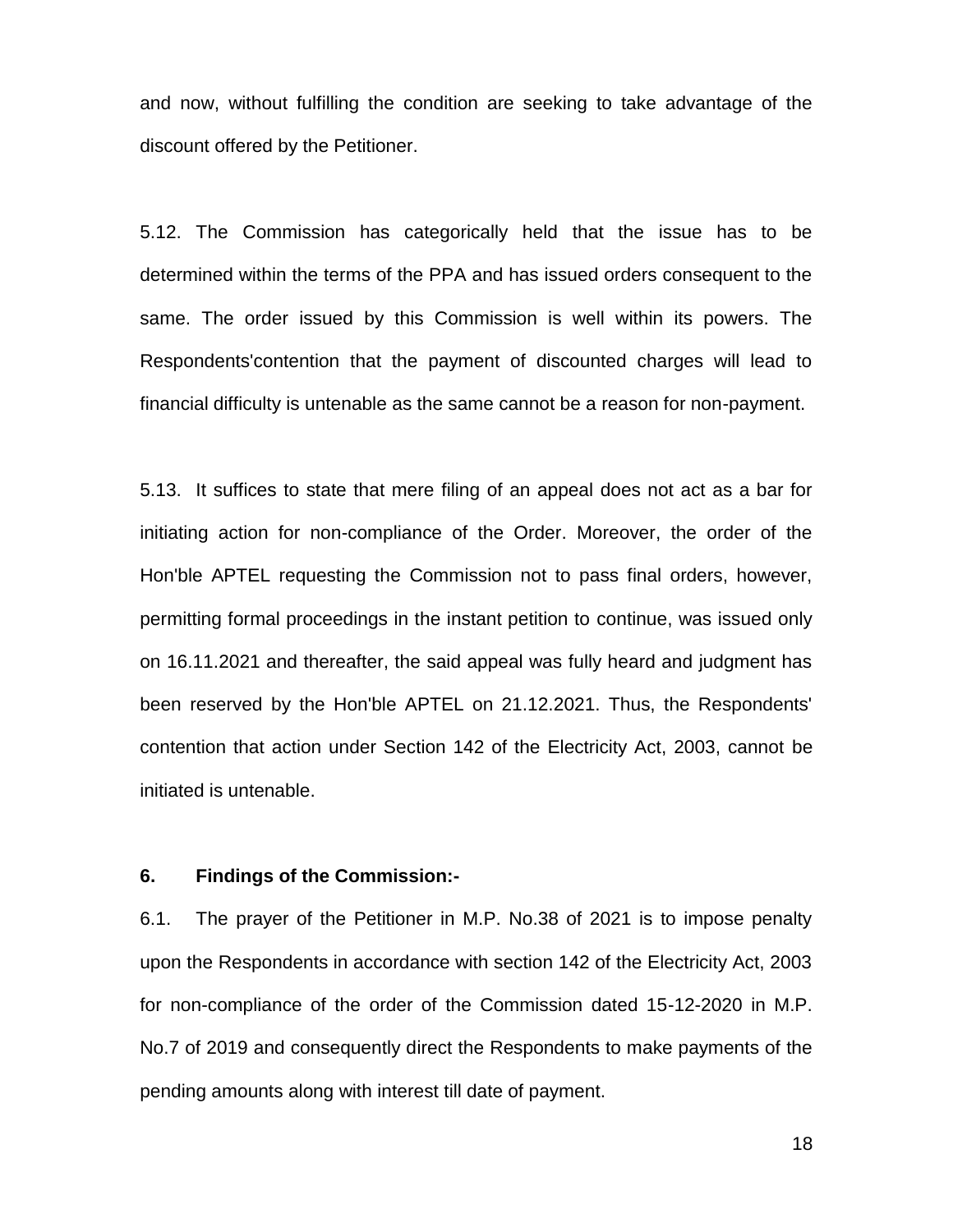#### 6.2. **Hearing held on 12-10-2021:-**

Thiru Rahul Balaji, Advocate appeared for the petitioner and argued that in proceedings under section 142, the prayer for release of payment is permissible. ThiruM.Gopinathan, Standing Counsel for TANGEDCO appeared. The counsel for the respondent submitted that the TANGEDCO has gone for an appeal against the order of the Commission in M.P.No.7 of 2019 and this petition is summarily dismissed.

#### 6.3. **Hearing held on 26-10-2021:-**

The counsel for TANGEDCO sought time as appeal is pending against the orders of the Commission and it is to be decided whether during the pendency of appeal proceedings under section 142 can be taken up. The Counsel for TANGEDCO also contended that the present petition is not a Miscellaneous Petition (M.P.). The counsel for the petitioner argued that in the absence of stay, the order has to be complied with. Commission observed that the petition is one of Miscellaneous Petition as only enforcement of earlier order is sought to be done and further observed that in the absence of stay, the order of the Commission has to be complied with and any non-compliance would be visited with recovery of interest on account of delay from the concerned officials. The counsel for TANGEDCO agreed to convey the same to the officials concerned.

#### 6.4. **Hearing held on 01-02-2022:-**

In the hearing held on 01-02-2022, the Counsel for the Petitioner submitted that the order of the Commission in M.P. No. 7 of 2019 filed by the